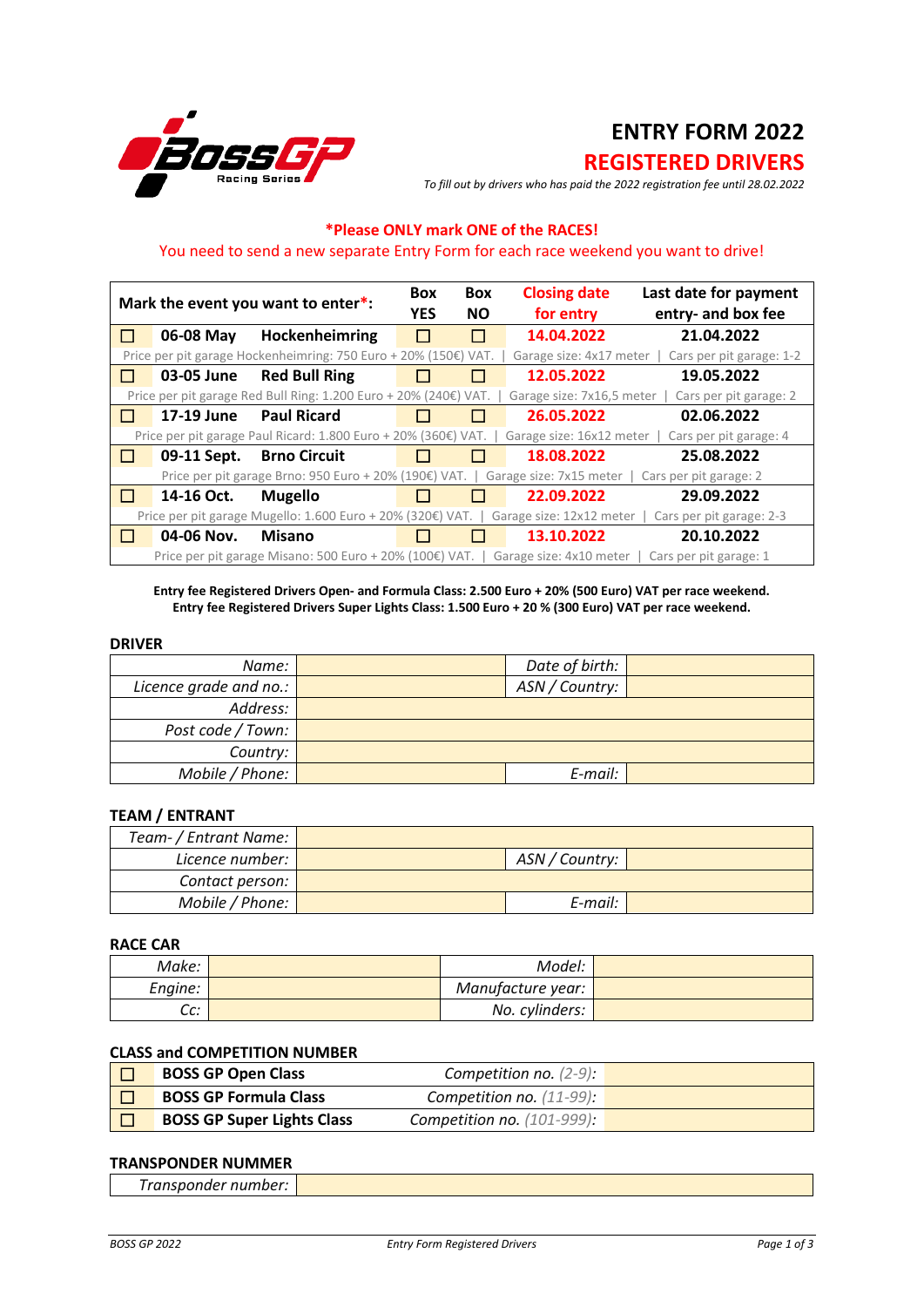#### **OTHER INFORMATION or WISHES**

#### **INVOICE ADDRESS**

| Name:             |          |  |
|-------------------|----------|--|
| Address:          |          |  |
| Post code / Town: |          |  |
| Country:          | VAT-no.: |  |
| Contact person:   |          |  |
| Mobile / Phone:   | E-mail:  |  |

**NOTIFICATION – Contact information of relative or person to be notified in event of a serious accident:**

| Name:   | . .<br>Relationship: |  |
|---------|----------------------|--|
| Mobile: | . .<br>E-mail:       |  |

*I wish to register for the BOSS GP series 2022 and I hereby declare with my signature below that I understand and accept the following:*

*• BOSS GP is a "gentle man" series for passionate Big Open Single Seater drivers who want to race together on Europe's best circuits under safe and respectful circumstances.* 

*• BOSS GP's classification allows different type of cars, slower and quicker, on the circuits at the same time. The drivers commit themselves to adapt the speed so that no unnecessary risks will appear. Sense, attention, respect and discipline are requested at any time - also by closed visor!*

- *the Sporting & Technical Regulations 2022 of the BOSS GP series including their current additions (bulletins).*
- *the enclosed non-liability clause and arbitration agreement.*
- *the BOSS GP – Privacy Policy.*

*I declare that I expressly agree with all the above rules and information. I also agree, that, if my understanding in the above mentioned rules and information changes in any way, the race management of BOSS GP is entitled to exclude me from the competition.*

| Date and Driver's signature: | Date and Entrant's signature: |
|------------------------------|-------------------------------|
|                              |                               |
|                              |                               |
|                              |                               |

### **Send the signed Entry Form, latest by the closing date, to office@bossgp.com**

*Contact person for information or questions: Mr. Dario PERGOLINI +41 78 6701500 office@bossgp.com*